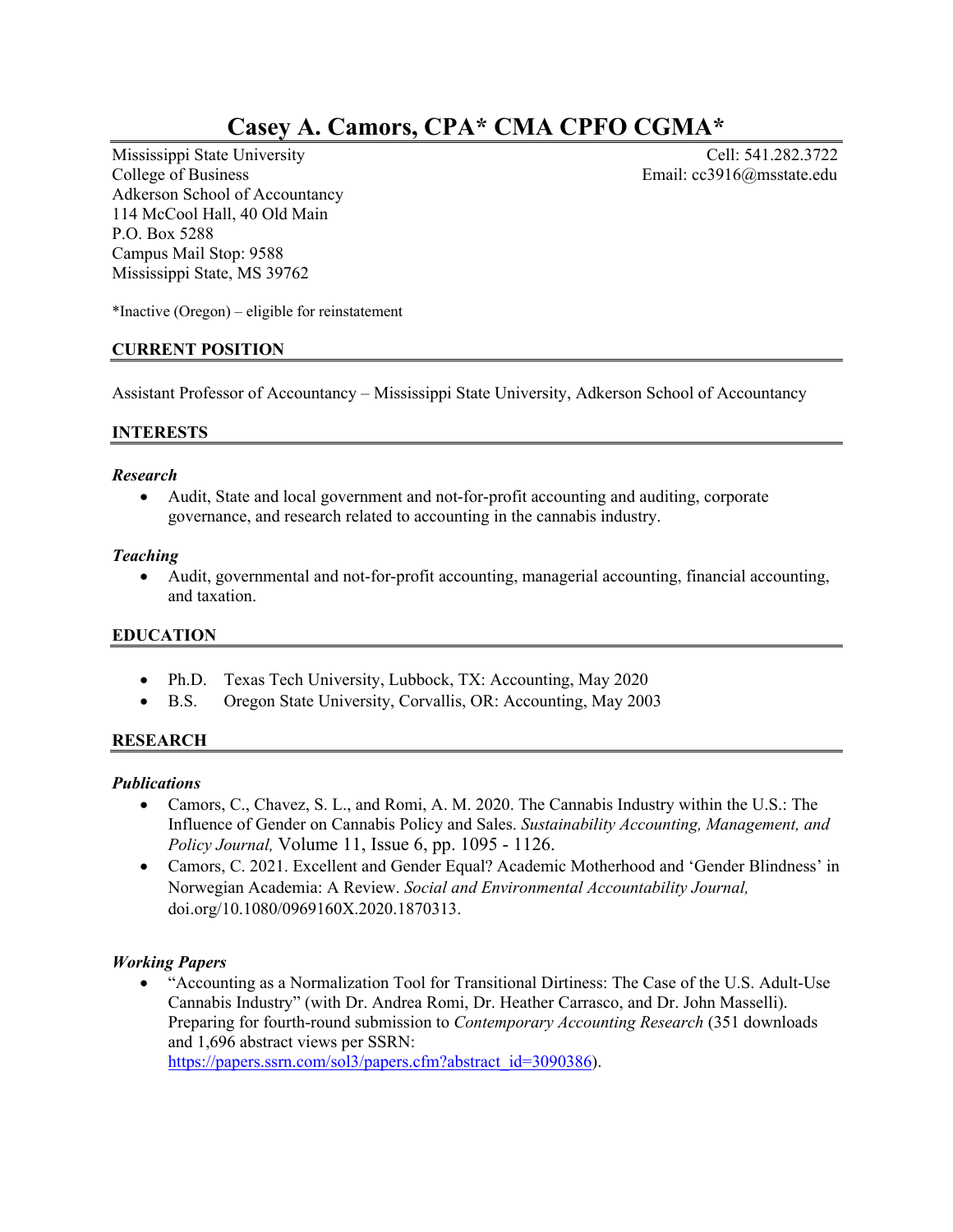"An Assessment: City Finance Director Characteristics and Monitoring Mechanisms in Relation to Fiscal Performance and Audit Timeliness for Small- and Medium-Sized Cities" (with Dr. Andrea Romi)

#### *Works in Progress*

- "Antecedents to Client Identification and Commitment and Related Impacts on Auditor Objectivity" (Development)
- "The Effects of Budget Constraints, Government Structure, and Political Incentives in Public-Private Partnership Optimism Bias" (Development)
- "Historical Form of Government and Transparency" (Development)

## **TEACHING EXPERIENCE**

| <b>Mississippi State University</b><br>Intermediate Accounting I - ACC 3023<br>2020 Fall                                                                                        | 2 sections                                                                 | Average Rating: 3.70/5.00                                                                                                                                                  |
|---------------------------------------------------------------------------------------------------------------------------------------------------------------------------------|----------------------------------------------------------------------------|----------------------------------------------------------------------------------------------------------------------------------------------------------------------------|
| <b>Texas Tech University</b><br>Financial and Managerial Accounting for MBAs – ACCT 5301<br>2020 Summer I                                                                       | 1 section                                                                  | Average Rating: 4.625/5.00                                                                                                                                                 |
| Financial Accounting - ACCT 2300<br>2019 Spring                                                                                                                                 | 1 section                                                                  | Average Rating: 4.38/5.00                                                                                                                                                  |
| Managerial Accounting – ACCT 2301<br>2017 Summer                                                                                                                                | 1 section                                                                  | Average Rating: 4.80/5.00                                                                                                                                                  |
| <b>Portland State University</b><br>Governmental and Not-for-Profit Accounting - ACTG 430<br>2016 Spring<br>2016 Winter<br>2015 Fall<br>2015 Spring<br>2015 Winter<br>2014 Fall | 1 section<br>1 section<br>1 section<br>1 section<br>1 section<br>1 section | Average Rating: 4.29/5.00<br>Average Rating: 4.88/5.00<br>Average Rating: 4.70/5.00<br>Average Rating: 4.61/5.00<br>Average Rating: 4.94/5.00<br>Average Rating: 4.27/5.00 |

## **PRESENTATIONS**

#### *Paper Presentations*

- University of Nevada, Reno, Workshop, University of Nevada, Reno, NV. 2019. "An Assessment: City Finance Director Characteristics and City Performance in Small to Medium-Sized Cities."
- Boise State University Workshop, Boise State University, Boise, OH. 2019. "An Assessment: City Finance Director Characteristics and City Performance in Small to Medium-Sized Cities."
- Washington State University Workshop, Washington State University, Pullman, WA. 2019. "An Assessment: City Finance Director Characteristics and City Performance in Small to Medium-Sized Cities."
- Mississippi State University Workshop, Mississippi State University, Starkville, MS. 2019. "An Assessment: City Finance Director Characteristics and City Performance in Small to Medium-Sized Cities."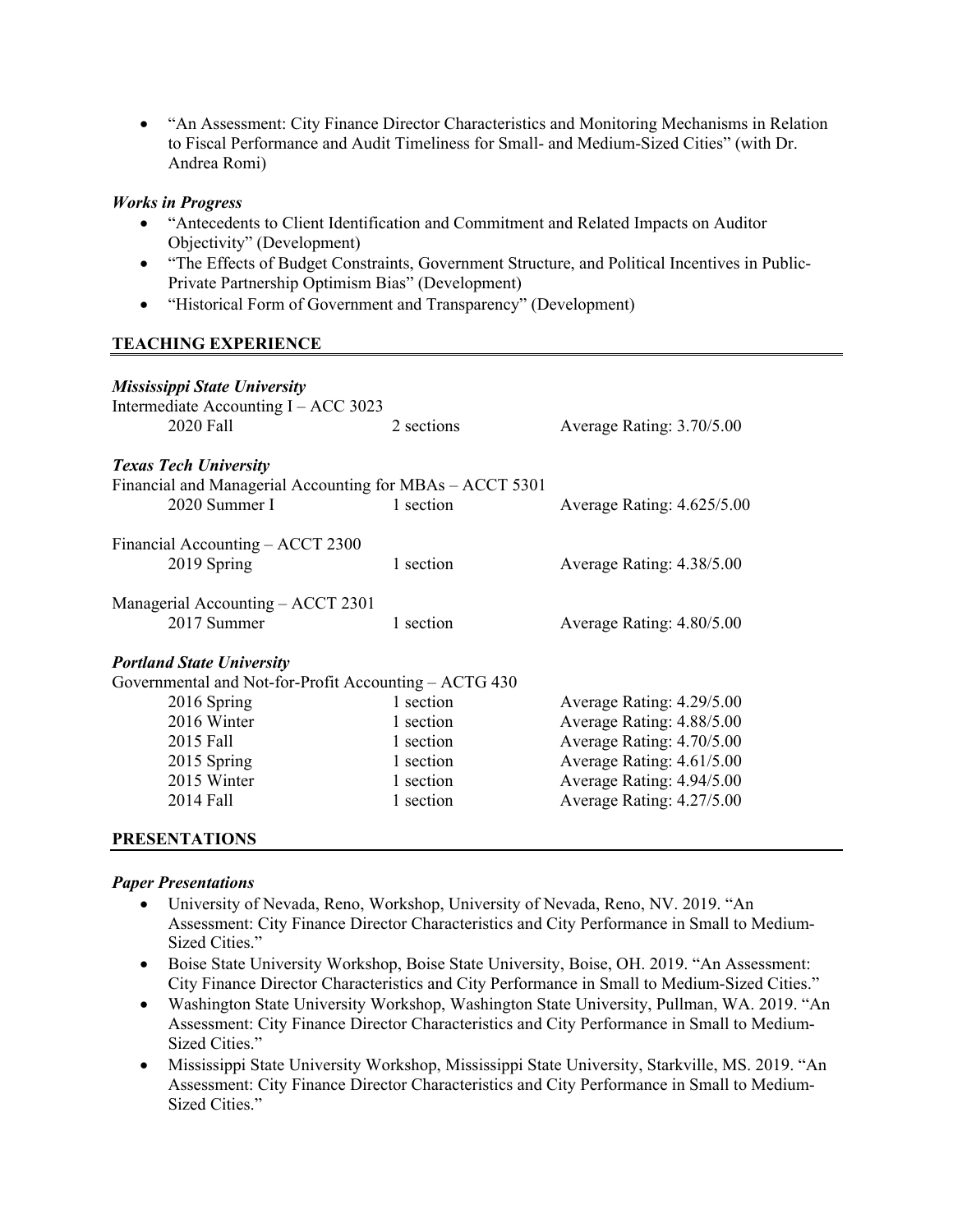- Bucknell University Workshop, Bucknell University, Lewisburg, PA. 2019. "An Assessment: City Finance Director Characteristics and City Performance in Small to Medium-Sized Cities."
- Michigan Tech University Workshop, Michigan Tech University, Houghton, MI. 2019. "An Assessment: City Finance Director Characteristics and City Performance in Small to Medium-Sized Cities."
- The East Carolina University AARG! Research Roundtable, Greenville, NC, January 11, 2019. "Finance Director Expertise and Local Government Financial Stability."
- $\bullet$  The 30<sup>th</sup> International Congress on Social and Environmental Accounting Research, St. Andrews, Scotland, August 28-30, 2018. "Cannabis Opt-out and Council Composition: Does Councilor Gender Play a Role in Cannabis Opt-out Decisions in City Government?"
- $\bullet$  The 30<sup>th</sup> International Congress on Social and Environmental Accounting Research Emerging Scholars Colloquium, St. Andrews, Scotland, August 28, 2018. "Finance Director Expertise and Local Government Financial Stability."
- 2018 AAA Government and Nonprofit Section Midyear Meeting, Providence, RI, March 10, 2018. "Finance Director Expertise and Local Government Financial Stability."

## *Conference Participation*

 2019 American Accounting Association Government and Nonprofit Section Midyear Meeting, discussant.

## *Association Presentations*

- Engaging Local Government Leaders (ELGL) #ELGLInspire Event, November 7, 2018.
- Government Finance Officers Association (GFOA)  $109<sup>th</sup>$  Annual Conference, June 3, 2015. "Creative Uses of Existing Technologies."
- Oregon Government Finance Officers Association (OGFOA) 2016 Spring Conference, March 7, 2016. "Recruiting Top Talent."
- Oregon Government Finance Officers Association (OGFOA) 2015 Fall Conference, October 6, 2015. "How to be an A+ Auditee."
- Engaging Local Government Leaders (ELGL), May 7, 2014. "Finance Documents as Communications Tools."
- Oregon Government Finance Officers Association (OGFOA) 2014 Spring Conference, March 11, 2014. "Biennial Budgeting: The Benefits and Pitfalls."
- Oregon Government Finance Officers Association (OGFOA) 2012 Fall Conference, March 2012. "GFOA Awards and Financial Reports: The Way Forward."
- Oregon Government Finance Officers Association (OGFOA) Northwest Government Finance Institute, March 2011. "Budget 301: Biennial Budgeting."

# **PRIOR PROFESSIONAL EXPERIENCE**

- City of Milwaukie, Oregon: Finance Director, 2013-2016
- City of Milwaukie, Oregon: Finance Director (contract), 2011-2013
- City of West Linn, Oregon: Deputy Chief Financial Officer, 2009-2013
- Talbot, Korvola, & Warwick, L.L.P., Oregon: Senior Accountant/Auditor, 2007-2009
- Isler Medford, L.L.C., Oregon: Senior Accountant/Auditor, 2003-2007

## **AWARDS/GRANTS**

 Rawls College of Business Outstanding Contributions to Teaching as a Doctoral Student Award (2020)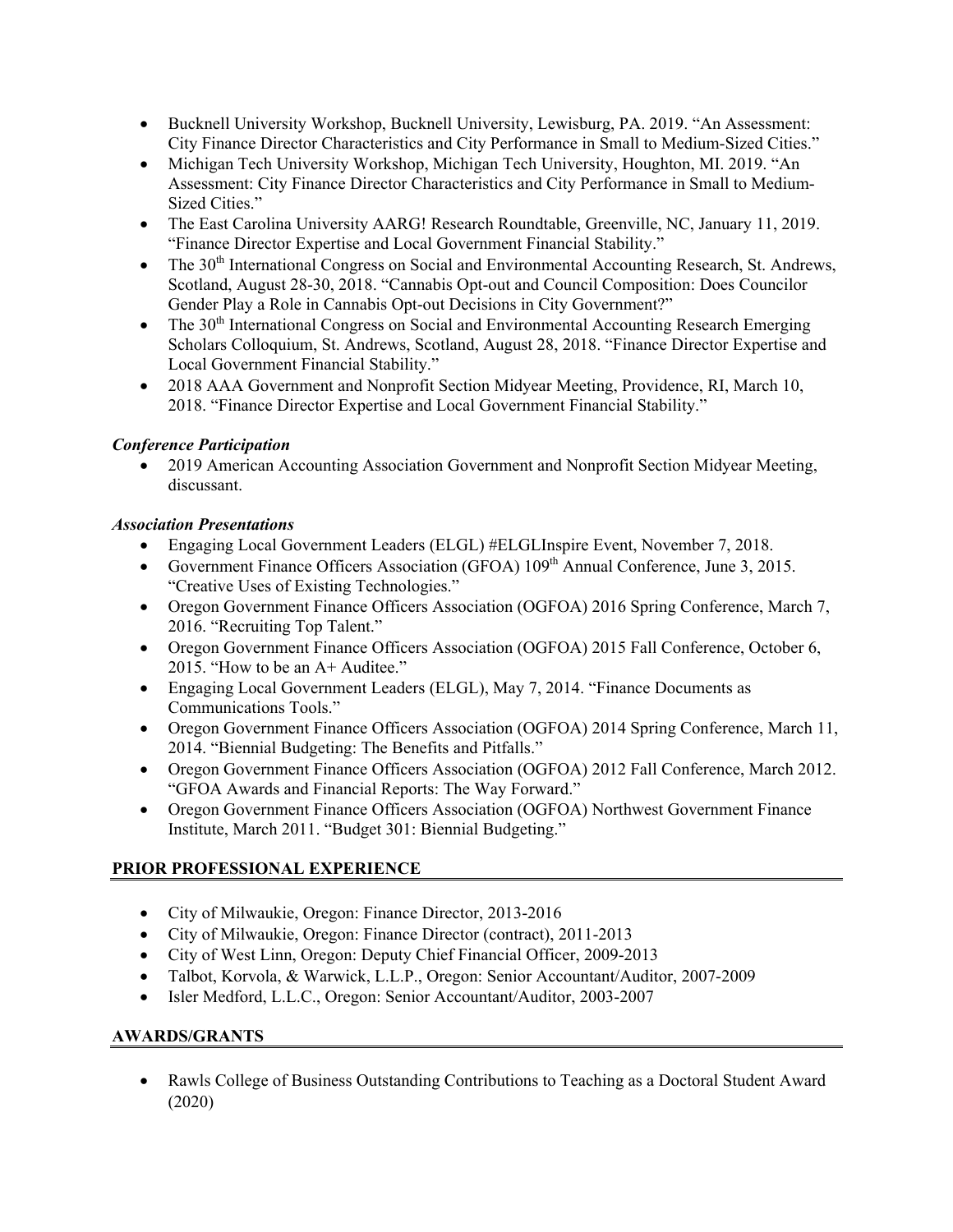- AAA Government and Nonprofit (GNP) Section Midyear Meeting Travel Grant (2020)
- Government Finance Officers Association of Texas (GFOAT) Lynn F. Anderson Fellowship in Government Finance (2018-2019)
- Rawls College of Business Ph.D. Student Research Grant (2018)
- Rawls College of Business Outstanding Contributions to Research as a Doctoral Student Award (2018)
- Helen DeVitt Jones Excellence in Graduate Teaching Award (2018)
- AT&T Chancellor's Graduate Fellowship (2016-2020)
- Texas Tech University Burke BA Scholarship (2016-2020)
- Freeman Scholarship (2016-2017)

## **PROFESSIONAL CERTIFICATIONS AND MEMBERSHIPS**

## *Professional Certifications*

- Certified Public Accountant (CPA) (inactive) Oregon
- Certified Management Accountant (CMA) Institute of Management Accountants
- Certified Public Finance Officer (CPFO) Government Finance Officers Association
- Chartered Global Management Accountant (CGMA) (inactive) American Institute of Certified Public Accountants
- Oregon Municipal Auditor License (inactive) Oregon Board of Accountancy

## *Professional Memberships*

- American Accounting Association (AAA)
- Center for Social & Environmental Accounting Research (CSEAR)
- Engaging Local Government Leaders (ELGL)
- Government Finance Officers Association (GFOA)
- Government Finance Officers Association of Texas (GFOAT)
- Institute of Management Accountants (IMA)

## **SERVICE ACTIVITIES**

# *Academic Service Activities*

- Review Contributor:
	- o *Journal of Public Budgeting, Accounting, and Financial Management*
	- o *Social and Environmental Accountability Journal*
	- o *AAA Diversity Section Meeting 2020*
- Review Contributor (SEA/CSR Readings Group, TTU) (Fall 2016 Spring 2020):
	- o *Accounting Horizons*
	- o *The Accounting Review*
	- o *Behavioral Research in Accounting*
	- o *Contemporary Accounting Research*
	- o *European Accounting Review*
	- o *Journal of Accounting, Auditing, and Finance*
	- o *Journal of Accounting and Public Policy*
- Adkerson School of Accountancy Strategic Planning Committee Member (August 2020)